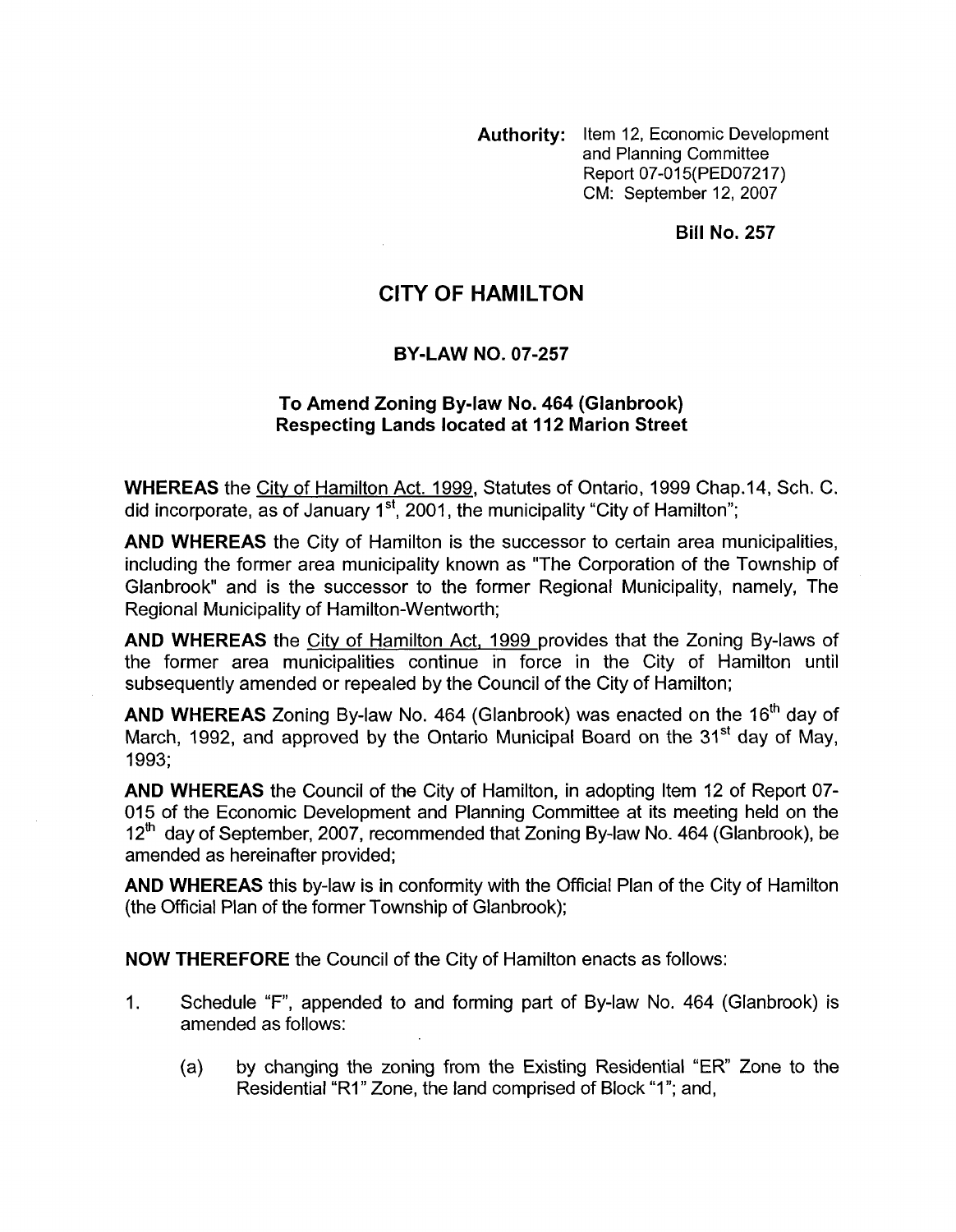## **By-law Respecting Lands located at 112 Marion Street Page 2 of 3**

(b) by changing the zoning from the Existing Residential "ER" Zone to the Residential "RI-226" Zone, the land comprised of Block "2";

the extent and boundaries of which are shown on a plan hereto annexed as Schedule "A'.

- 2. That Section 44, "Exceptions to the Provisions of this By-law", of Zoning By-law No. 464 (Glanbrook), be amended by adding a new special exception, "RI-226", as follows:
	- R1-226 Notwithstanding the regulation of **SECTION 13: RESIDENTIAL "RI" ZONE,** Subsection 13.2 (e) (ii) - **MINIMUM SIDE YARD,** the following site specific regulation shall apply for lands zoned "RI-226":
		- (a) On a corner lot, the minimum side yard abutting the flankage street shall be 4.5 metres (14.7 feet).
- 3. No building or structure shall be erected, altered, extended or enlarged, nor shall any building or structure or part thereof be used, nor shall any land be used, except in accordance with the Residential "RI" Zone provisions, subject to the special requirements referred to in Section 2.
- 4. The Clerk is hereby authorized and directed to proceed with the giving of notice of the passing of this By-law, in accordance with the Planning Act.

PASSED and ENACTED this 12<sup>th</sup> day of September, 2007.

uge

**Fred Eisenberger** Mayor City Clerk

Kevin C. Christenson

ZAR-07-26